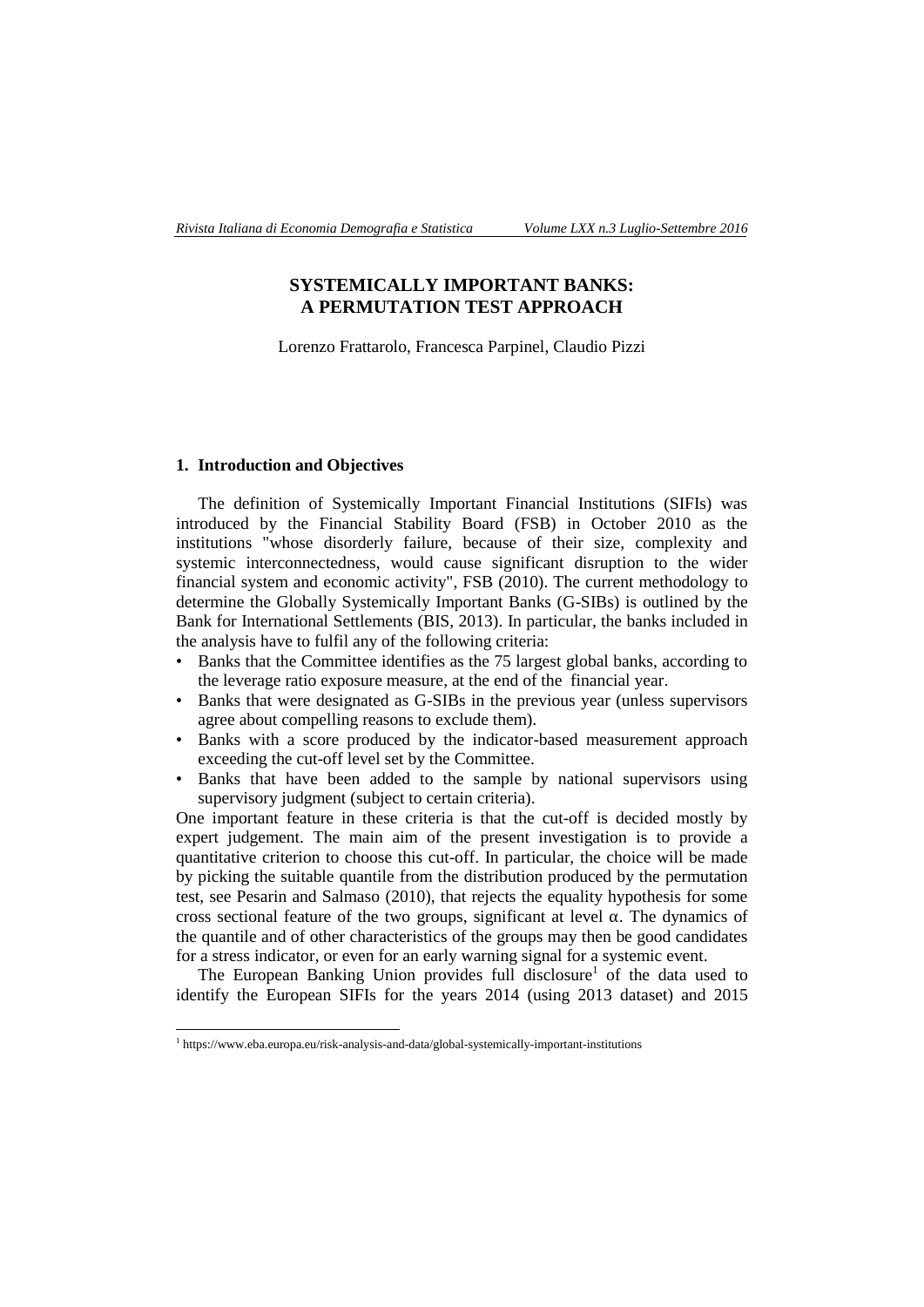(using 2014 dataset). Regarding some other Banks identified by the Committee, partial disclosure is provided on the BIS website<sup>2</sup> only for 2015. For a critical review of the literature on the G-SIBs see Iwanicz-Drodowska (2014) and Barth et al. (2013). Bongini et al. (2015) discuss the financial impact of the SIFIs selection. To the best of our knowledge our paper is the first one in which a permutation test approach is applied to this issue.

The paper is organized as follows. In Section 2 the methodology is presented. The results for the aggregated score and for the nonparametric combination of the indicators are shown in Section 3, finally the discussion of the results and proposal of some possible extensions conclude the paper.

## **2. Methodology**

In this Section, we explain the statistical methodology to identify the group of Systemically Important Banks based on permutation tests, following Pesarin and Salmaso (2010). Let be  $I(\cdot)$  the indicator function equal to 1 if the condition in parenthesis is satisfied and zero otherwise.

The baseline procedure can be summarized in the following steps:

- 1. Decide a significance level α.
- 2. Choose a quantile order q, with  $q \in [0, 1]$ , for the considered cross sectional variable, X, observed on values  $x_i$ ,  $i = 1, ..., n$ , where *n* is the sample size.
- 3. Given the empirical quantile

$$
X_q = \inf \left\{ x : \frac{1}{n} \sum_{i=1}^n I(x_i \le x) > q \right\},\tag{1}
$$

the observed units, corresponding to different banks, are divided into two groups,  $g_1$  and  $g_2$ , in such a way:  $i \in g_1$  if  $x_i \lt X_q$  and  $i \in g_2$  if  $x_i \ge X_q$ ,  $i = 1, ..., n$ .

- 4. Compute a relevant statistic for each group; in our case we use the coefficient of variation, defined as the standard deviation divided by the mean, and denoted by  $cv_{g_k}$ ,  $k = 1, 2$ . The difference of the two statistics, i.e.  $v = cv_{g_1} - cv_{g_2}$ , will be our test statistic, and its observed value will be  $v_{obs}$ .
- 5. Exchange randomly the participants in the groups, retaining only their sizes, that is we randomly choose a permutation of the indices *i*, named  $\pi_h$ ,  $b =$ 1, ..., B, obtaining two new groups:  $i^{\pi} \in g_1^b$  if  $x_i \in X_q$  and  $i^{\pi} \in g_2^b$  if  $x_i \in X_q$

 2 <http://www.bis.org/bcbs/gsib/>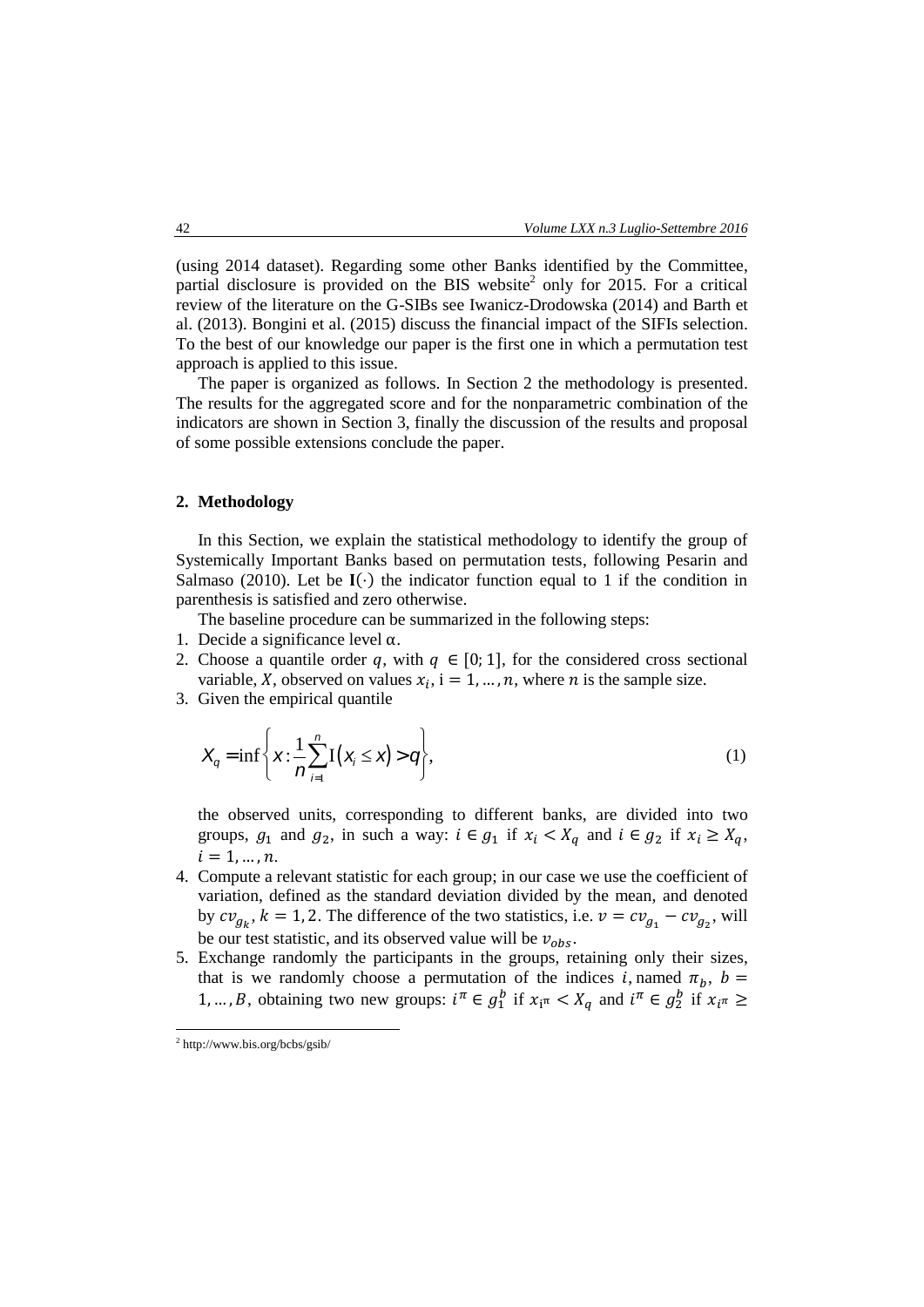$X_q$ . Then, considering the exchangeability assumption of X and under the hypothesis of identical coefficients of variation for the two groups,  $\mathcal{H}_0$ :  $CV_{g_1}$  =  $CV_{g_2}$ , the statistic  $v^b = cv_{g_1^b} - cv_{g_2^b}$  would have the same distribution of v.

6. Compute, according to Pesarin and Salmaso (2010), an approximated  $p$ -value by

$$
P_B = \frac{1}{B} \sum_{b=1}^{B} \mathbf{I} \left( V^{b} \stackrel{3}{\sim} V_{obs} \right)
$$
 (2)

based on  $B$  random permutations generated in the previous step. Considering as alternative hypothesis  $\mathcal{H}_1: CV_{g_1} > CV_{g_2}$  we can reject the null hypothesis at the  $\alpha$  significance level if  $P_B \leq \alpha$ .

If instead of having one single variable of interest there are several ones,  $X_j$ ,  $i = 1, \ldots, p$ , we suggest to use a nonparametric combination of partial tests. But in that case, a specific way to define the groups must be chosen.

In the following we consider two kinds of combination. In the first one we compute the quantile for a weighted sum,  $X^w$ , of the variables of interest,  $X$ , in the form  $X^w = \mathbf{w}'\mathbf{X}$ , where **w** is an array of p non-negative weights summing to 1. Denoting the linear combination for each observation with  $x_i^w$ , the quantile of order  $q$  is defined as usual

$$
X_q^w = \inf \left\{ \mathbf{x} : \frac{1}{n} \sum_{i=1}^n \mathbf{I} \left( \mathbf{x}_i^w \leq \mathbf{x} \right) > q \right\} \tag{3}
$$

According to this quantile, the banks may be divided into two groups  $i \in g_1$  if  $x_i^w < X_q^w$  and  $i \in g_2$  if  $x_i^w \ge X_q^w$ .

The second kind of aggregation of many variables uses the permutation technique. After the definition of the size of each group, we apply the procedure outlined before to get the permutation distribution of each partial test statistic  $t_j$ , typically  $t_j = cv_{g_1}^{(j)} - cv_{g_2}^{(j)}$ ,  $j = 1, ..., p$ , where the coefficients of variation,  $cv_{g_k}^{(j)}$ ,  $k = 1,2$ , refer to the observed values of  $X_j$ , furthermore we denote with  $t_j^b$  the partial test statistics computed on each permutation  $b$  of the two groups, with  $b = 1, \dots, B$ . Then each dimension is transformed to an auxiliary variable related to the single  $p$ -values

∎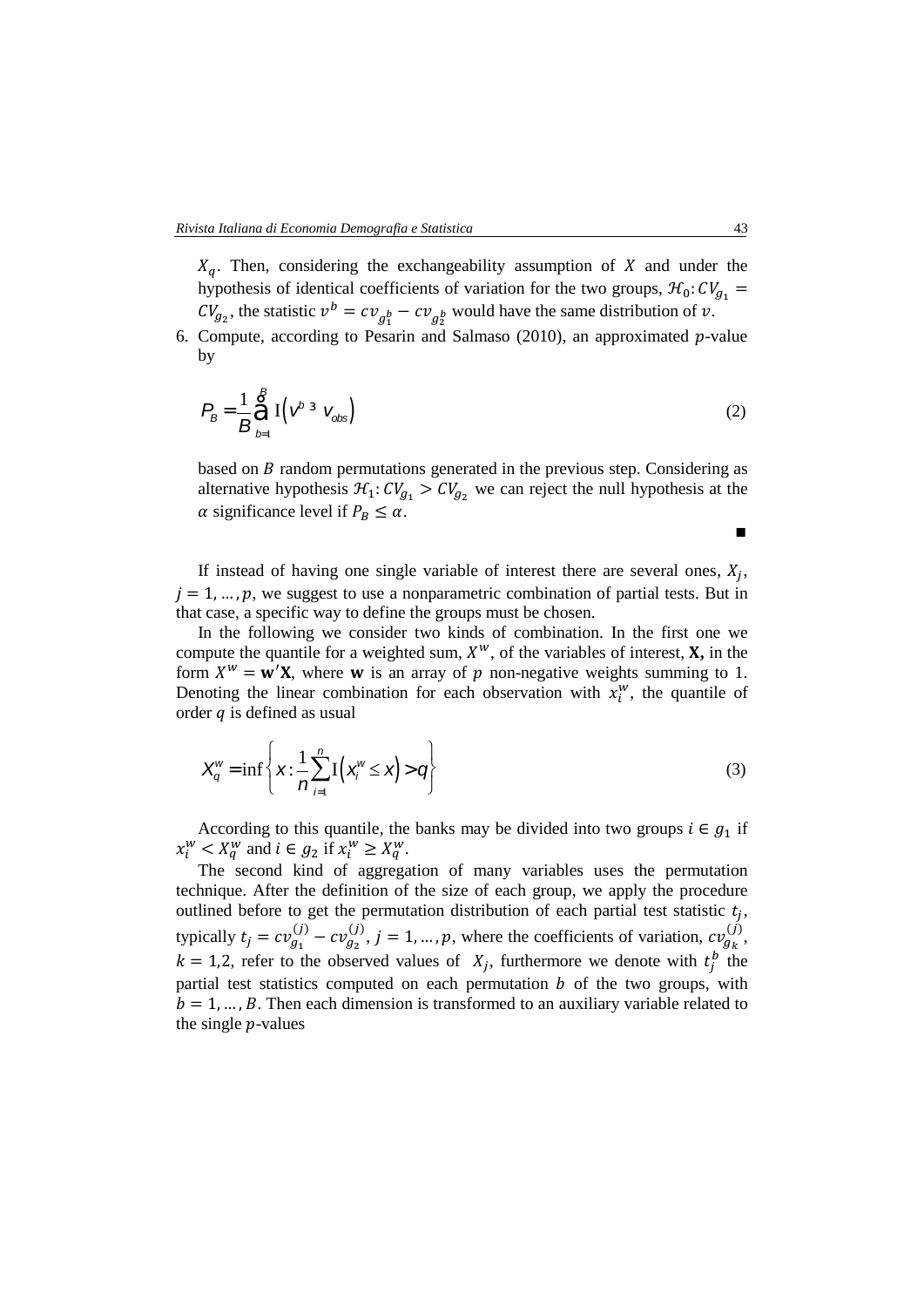$$
I_{j} = \frac{1}{B+1} \left( \frac{1}{2} + \sum_{b=1}^{B} I \left( t_{j}^{b} \ge t_{j, \text{obj}} \right) \right)
$$
(4)

that takes values strictly inside the unit interval. So, it may be defined in such a way that they can be merged in a single variable using a combination function: in our case, we use a Fisher omnibus function with the same weights of the index  $t = -\sum_{j=1}^p w_j$  $\int_{j=1}^{p} w_j \log(\lambda_j)$ . In addition, we can obtain the value of the statistics in each permutation, by

$$
I_j^b = \frac{1}{B+1} \left( \frac{1}{2} + \sum_{b=1}^B I\left(t_j^r \ge t_j^b\right) \right)
$$
 (5)

in such a way to produce an approximated permutation distribution.

This procedure may be extended to the combined variable for each permutation,  $t^{b} = -\sum_{i=1}^{p} w_{i}$  $_{j=1}^{p}$  w<sub>j</sub> log( $\lambda_j^b$ ). Given *B* random permutations, as before, according to Pesarin and Salmaso (2010), we can obtain an approximated  $p$ -value by

$$
\boldsymbol{P}^{b} = \frac{1}{B} \sum_{b=1}^{B} \mathbf{I} \left( t^{b} \cdot \mathbf{I} \right)
$$
 (6)

and we can reject the global null hypothesis of equality in the variations of the two groups  $\mathcal{H}_0$ :  $CV_{g_1}^g = CV_{g_2}^g$  at the  $\alpha$  significance level if  $P^b \leq \alpha$ .

In the following, we will apply the procedure, in both ways, at first directly to permutations of the weighted index and then through the use of nonparametric combination. In addition, we choose the quantile level through a grid search with the aim of minimizing the difference between the observed and the nominal significance levels, i.e.  $p$ -value and  $\alpha$ . With this methodology, a subdivision in groups corresponds to each significance level that can be compared with the one chosen by the regulator.

### **3. Empirical results**

In this section, after the data description, we report and comment the Systemically Important European Banks obtained by our methodology, using 2014 data, at different significance levels, finally we compare them with the choice made by the Basel Committee.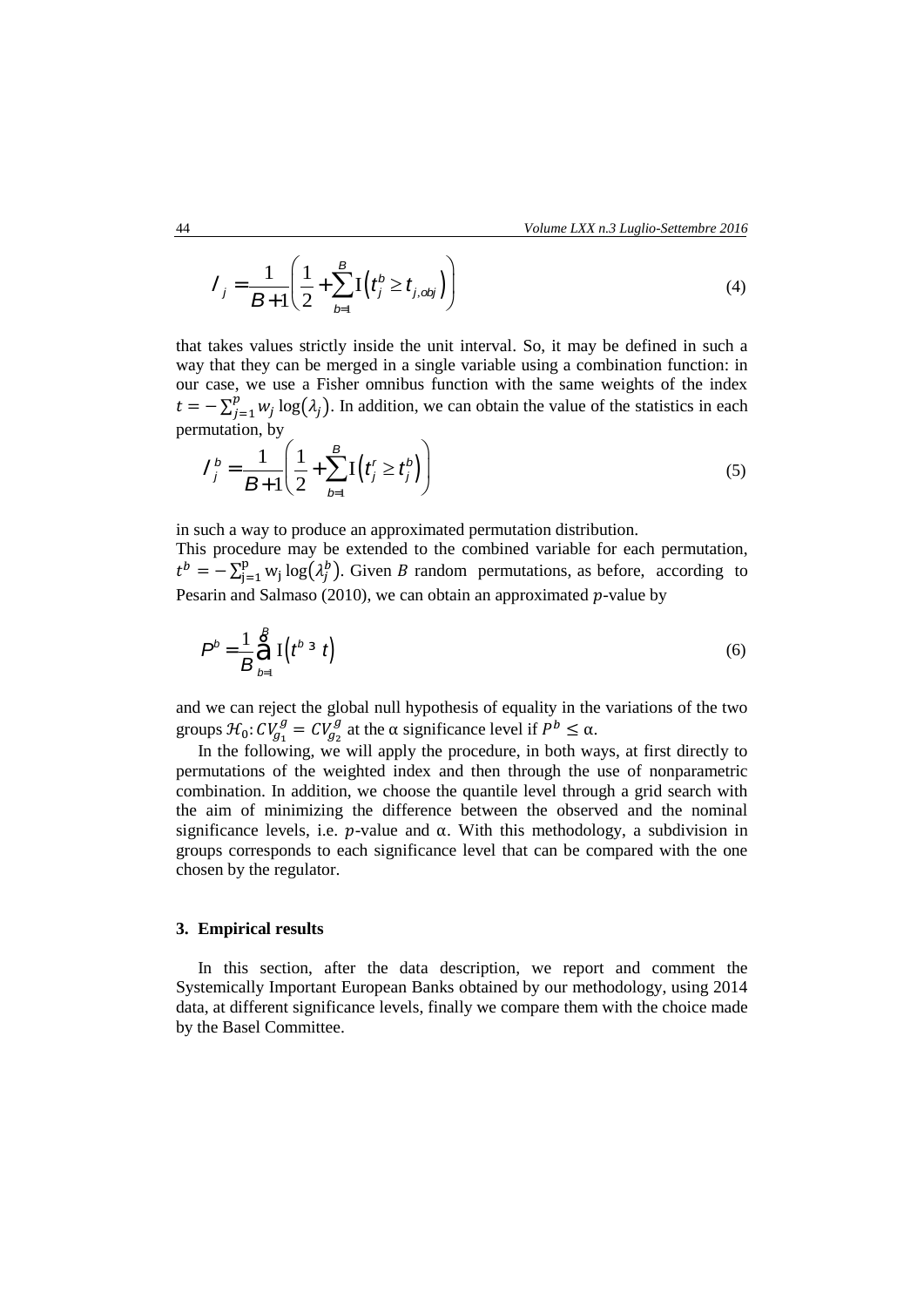### *G-SIB score evaluation and data*

The primary indicator used by the Basel Committee for the choice of Systemically Important Banks is a composite indicator of annually balance-sheet variables that aim to take in consideration the different aspects of systemic risk: Size, Interconnectedness, Complexity and Cross-Jurisdictional Activity. Those categories come from 12 indicators, shown in Table 1 and obtained from BIS (2014). The single indicators for each bank are normalized by the total of that indicator for all the 75 banks. The final score is obtained by computing a weighted sum of the indicators with weights reported in the last column of Table 1.

**Table 1**  *Indicators and relative score weights used by the Basel Committee for the evaluation of the Systemically Important Banks.*

| Category                   | Indicator                             | Indicator weight |
|----------------------------|---------------------------------------|------------------|
| <b>Size</b>                | Total exposures                       | $1/5=20%$        |
| <b>Interconnectedness</b>  | Intra-financial system assets         | $1/15 = 6.66\%$  |
|                            | Intra-financial system liabilities    | $1/15 = 6.66\%$  |
|                            | Securities outstanding                | $1/15 = 6.66\%$  |
| Substitutability/financial | Payment activity                      | $1/15 = 6.66\%$  |
| institution infrastructure | Assets under custody                  | $1/15 = 6.66\%$  |
|                            | Underwritten transactions in debt and |                  |
|                            | equity markets                        | $1/15 = 6.66\%$  |
| Complexity                 | National amount of OTC derivatives    | $1/15 = 6.66\%$  |
|                            | Trading and AFS securities            | $1/15 = 6.66\%$  |
|                            | Level 3 assets                        | $1/15 = 6.66\%$  |
| Cross-jurisdictional       | Cross-jurisdictional claims           | $1/10=10\%$      |
| activity                   | Cross-jurisdictional liabilities      | $1/10=10\%$      |

Even if the vast majority of the balance-sheets, whose variables are used in the evaluation process, are available on the Bank of International Settlement website, the extraction of the relevant indicators would be a non trivial task. This is the main reason why we restrict our focus only to European banks for which the European Banking Union guarantees full disclosure of data in a much more manageable format. Although we are considering only European banks their indicators are normalized by the sum of the indicators of all the banks subject of the evaluation procedure taken from the Bank of International Settlement website. We consider the data from 2014 that were used for the choice of 2015 European G-SIB, within a pool of 37 European Banks and, as detailed in the following, we apply our procedure both to the aggregated score and to a nonparametric combination of the 12 indicators in two ways.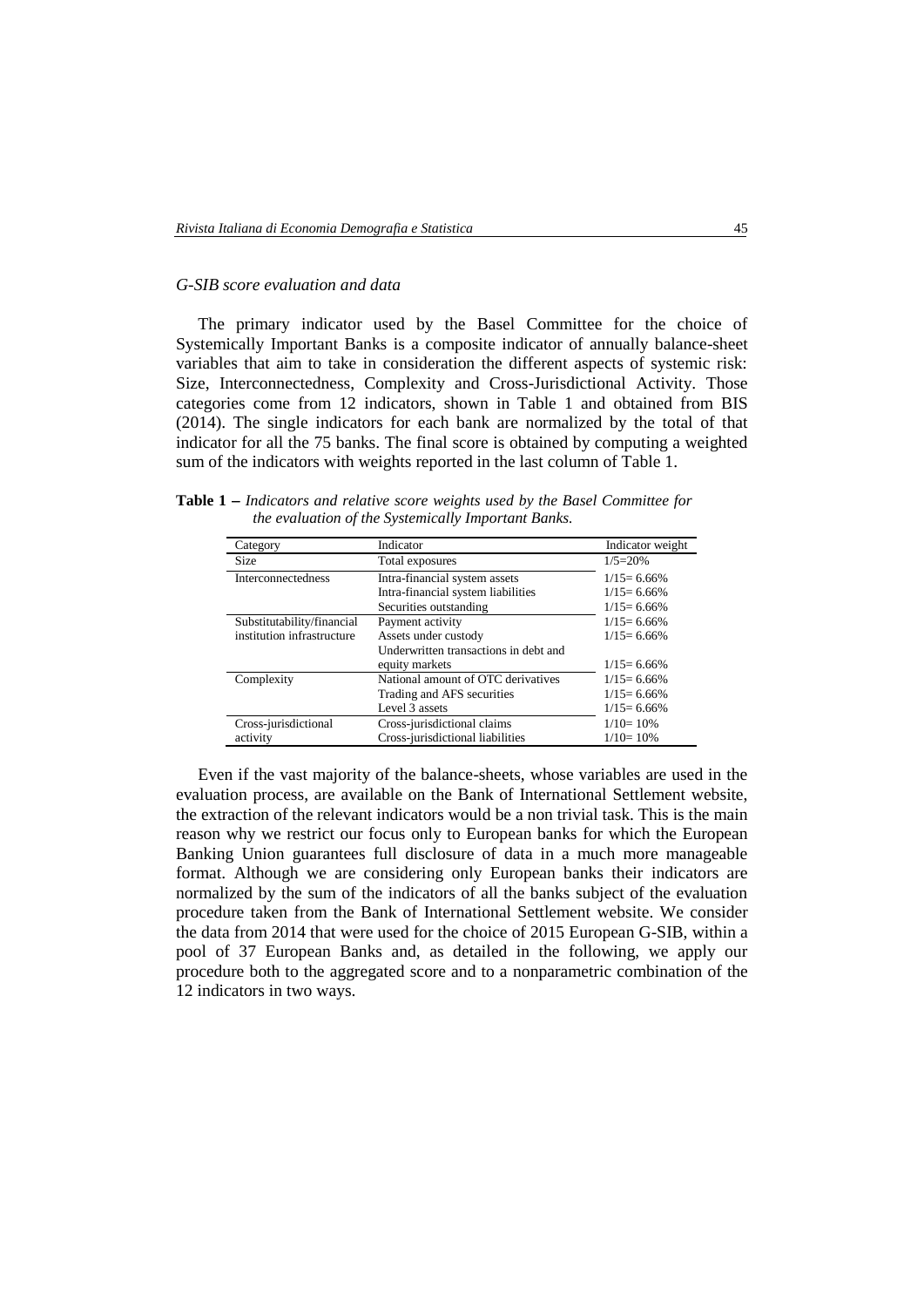# *Aggregated Score Permutation*

The first analysis done is the application of our single variable methodology directly on the aggregated score that represents the main tool in the decision of the Basel Committee. We used  $B = 1000$  randomized permutations for the analysis. The names of the SIBs chosen using our methodology at different significance levels are reported followed by an asterisk, starting from the second column of Table 2, in Appendix. For comparison, in the first column we report also the choices made by the Basel Committee. In addition, in the last three rows of the Table, we indicate the percentage and the number of correctly predicted European SIBs with respect to the number of European G-SIBs considered by the Committee, the false positives that is the number of institution considered SIBs by our methodology but not chosen by the Committee, and the false negatives namely the number of banks chosen by the committee but not by our methodology.

The single variable analysis is, in general, not able to reproduce the choice of the Committee before the virtually meaningless significance level of 50% and it is generally much more conservative in the choice of SIBs. In particular, we note that the number of false positives is zero, or extremely low for all the significance levels. So even if in the technical documentation of the Bank of International Settlement the score is indicated as the principal variable driving the Committee through the choice of the SIBs, as investigated in the next Section, the selection process of the Committee seems to take into account the real multivariate dimension of the problem.

### *Indicators Combination*

The second analysis aims to consider the SIBs choice in its entire multivariate dimension. Here we use again a quantile of the merged score, as in the previous subsection, but the test is conducted by computing a partial statistic for each one of the 12 indicators and then using a Fisher omnibus function with the same weights used in the aggregation of the score, to obtain the global test statistic. This approach allows us to test a joint multivariate hypothesis and should be more sensible with respect to a simple aggregation in determining two groups. This is exactly what our results reveal. As shown in Table 3, in fact it is sufficient a 15% significance level to predict correctly all the SIBs and already at the 5% level more than two thirds of the SIBs are properly chosen. This occurs at the price of a higher, but still acceptable, number of false positives, as graph in Figure 1 shows.

Those preliminary results suggest two considerations. The first is that, although not apparent from the technical documentation, the expert judgement decision process of the Basel Committee may capture the real multivariate decision,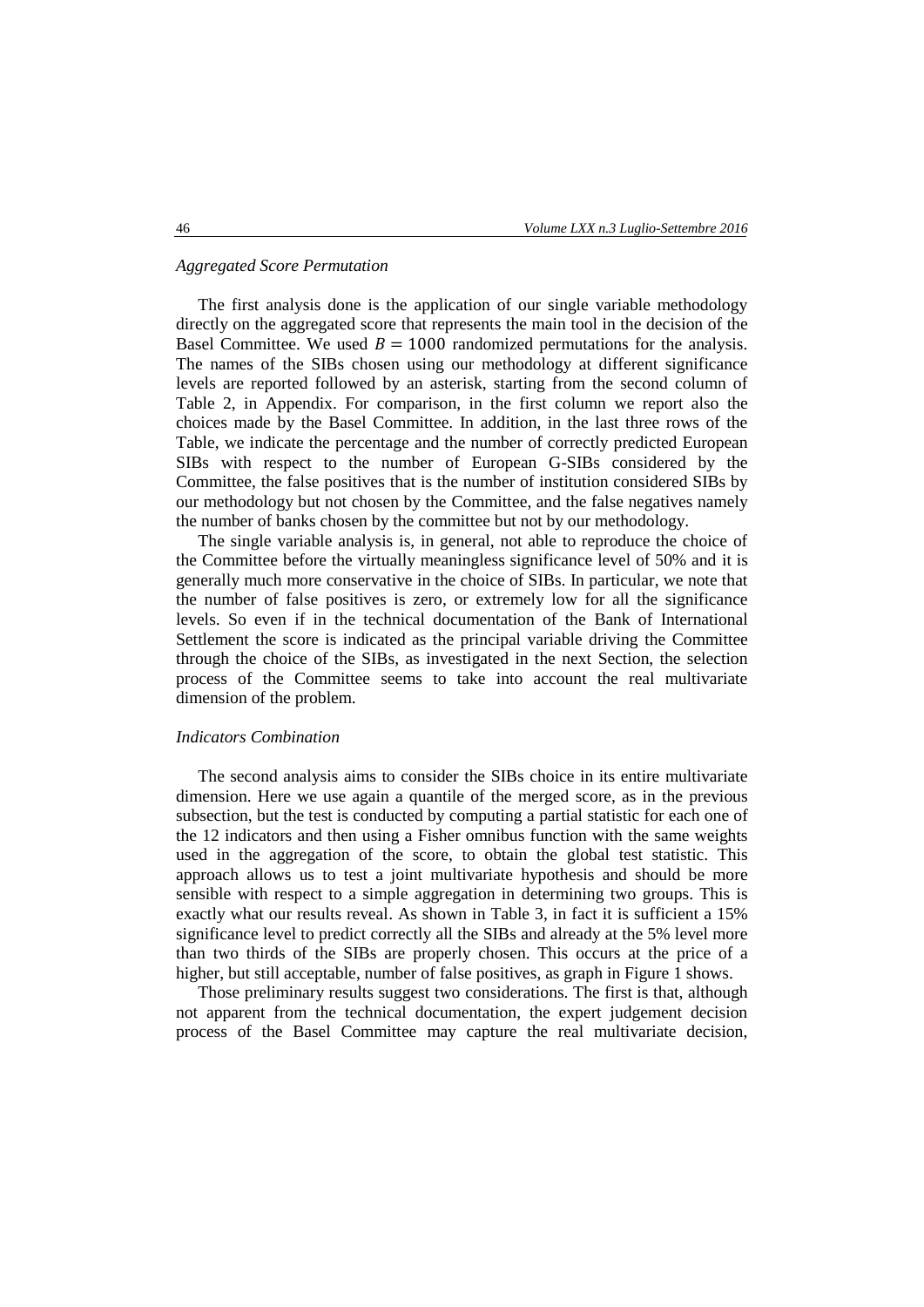performing well in considering all the dimensions of Systemic Risk. On the opposite side, even if expert judgment cannot be eliminated, having a reliable statistical procedure able to reproduce almost completely the expert judgement can be fruitful in several ways: it can be used as a better guide by the experts, and it can be transferred to different variables, for example variables available at an higher frequency, as the most common Systemic Risk measures (SRISK, CoVaR, DCI, etc.), to provide a more timely separation of the SIBs from the rest of the system.

**Figure 1**  *Errors with Variables Combination Test*



#### **4. Conclusions**

In this paper, we propose to use some statistical methodologies based on nonparametric combination and randomized permutation tests to identify the group of European Systemically Important Banks. The procedure is completely nonparametric and, aside from the choice of a statistical significance level, it is fully automatic. The procedure outcomes are compared with those chosen by the Basel Committee that uses less quantitative methods; in fact, in this last case the discrimination threshold is also supplemented by the judgment of a panel of experts.

It is shown how the second methodology we propose, taking into account properly the multivariate features of the decision process, is able to reproduce results comparable with those done by the Basel Committee for 2015 to identify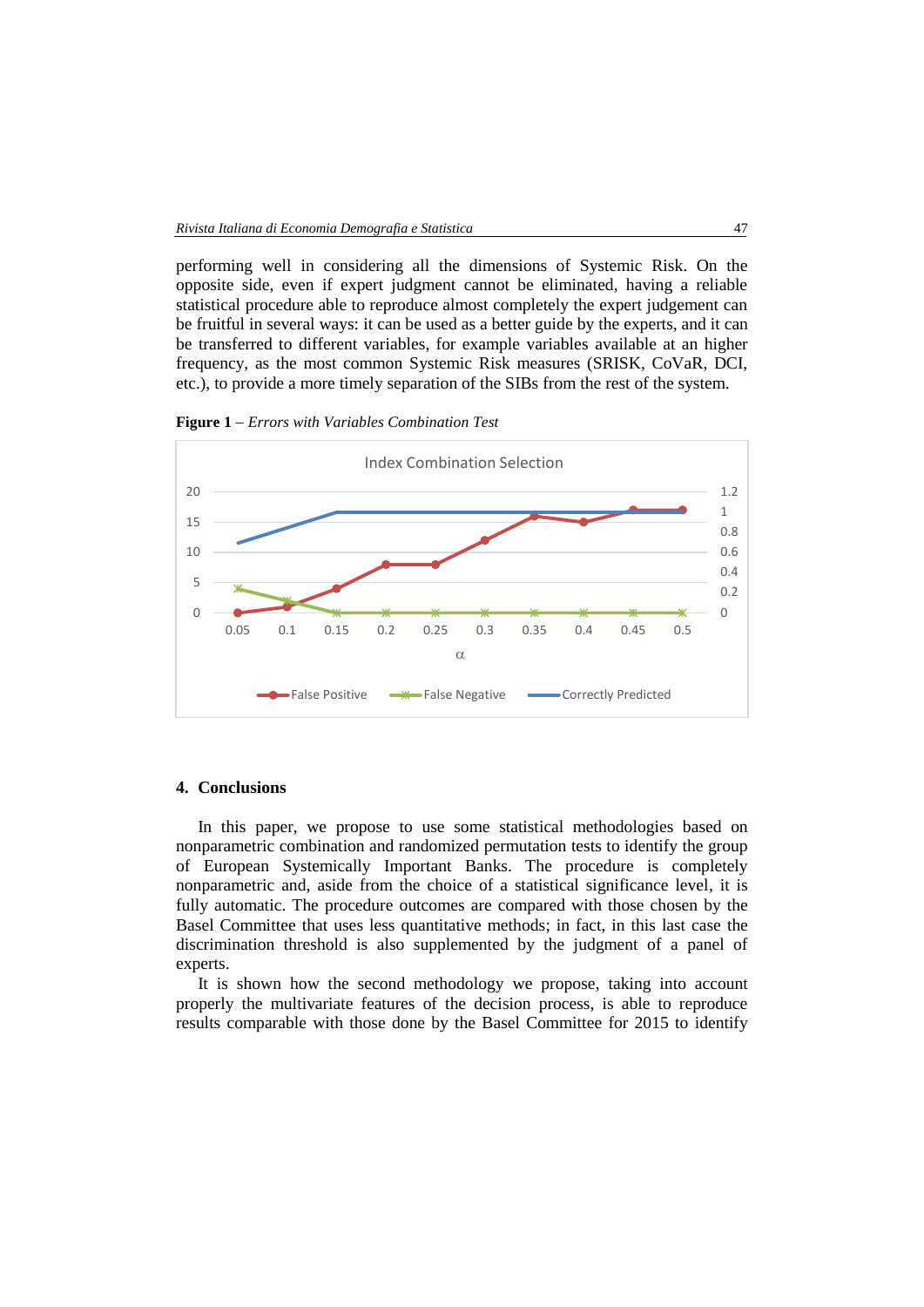the group of European Systemically Important Banks. Although encouraging, our preliminary results must be handled with care, given that only European banks are included in the analysis while the sample of banks considered by the Basel Committee has a world-wide span. But, in this regard, we must note that an extension to the whole sample considered by the Committee seems hard, due to data availability only in a non standardized balance-sheet form; furthermore, the normalization coming from the world wide sample has a mitigating effect on this issue.

Instead, a replication of the same analysis for different years is possible and necessary in order to support these results and will be addressed in the future. In addition, if these results are confirmed, a viable statistical methodology to select the SIBs paves the way of extending the selection to a higher frequency framework, by applying the procedure to measure systemic risk, usually available daily. In particular, it is possible to conceive an optimization procedure on the weights of the combination of the test coming from different systemic risk measures, in order to obtain average groupings, over one year, as close as possible to the choices of the Committee for that year. This tool, once developed, could be really important in timely monitoring of new SIBs by the Regulator.

# **Appendix**

#### *Tables*

In the following we present the results of the performed procedures for the banks used by Basel Committee to identify the Systemically Important Banks (in the first columns of the Tables) in 2014, denoted with an asterisk. The other columns report the same indications using our statistical technique: Table 2 is devoted to the linear combination, as in Table 3 the results are referred to nonparametric combination. In both these last cases the procedures depend on the nominal significance level, indicated on the top of the columns. The three rows at the bottom of the Tables point out the correctness of the results, showing the percentages of evaluations in accordance with those of Basel Committee and the numbers of false positive and negative cases.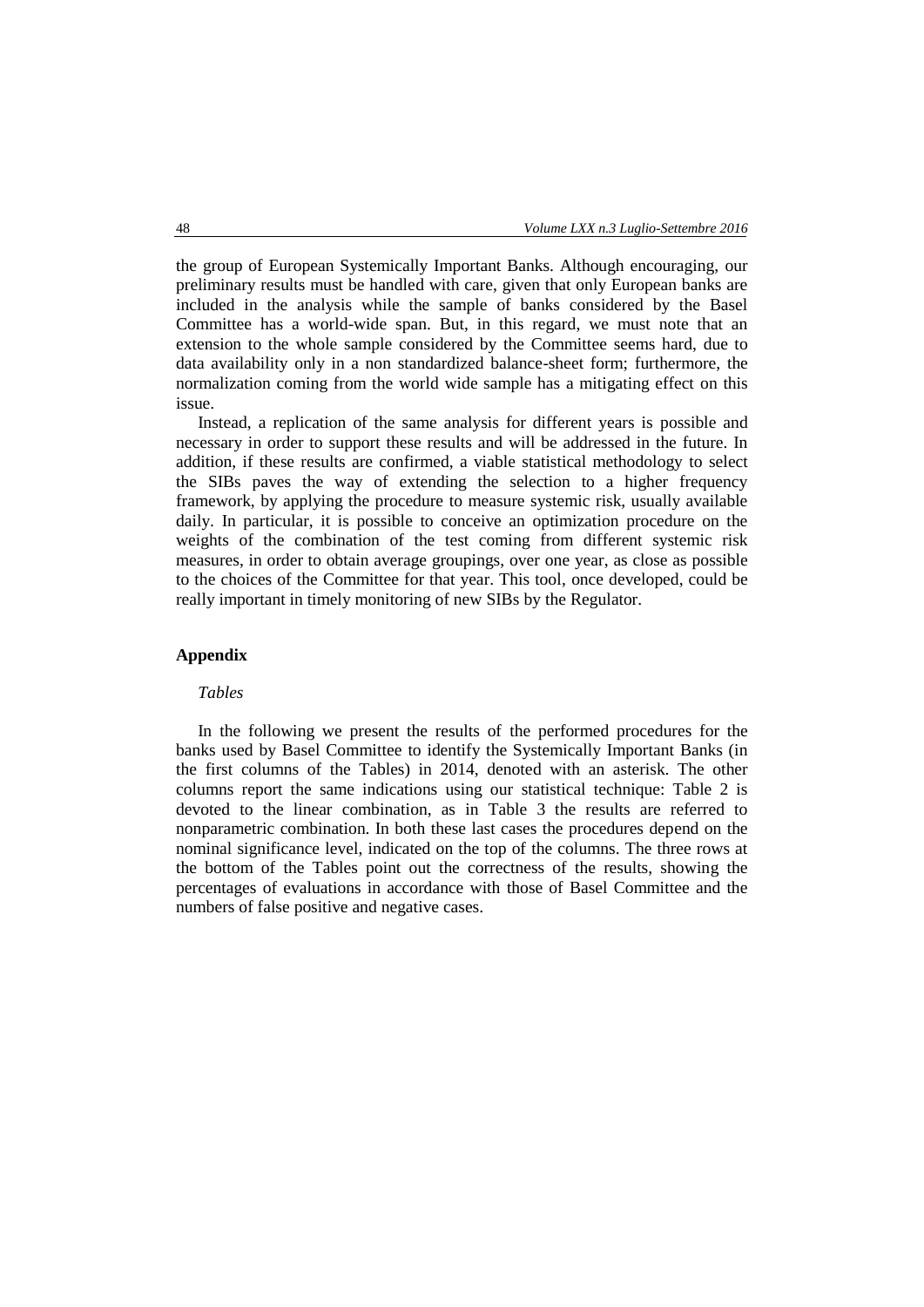**Table 2**  *Systemically Important Banks selection with aggregated score.* 

|                                                                                                                                 |                             |                             |                                    | a                           |                              |                       |                       |
|---------------------------------------------------------------------------------------------------------------------------------|-----------------------------|-----------------------------|------------------------------------|-----------------------------|------------------------------|-----------------------|-----------------------|
| G-SIB 2014                                                                                                                      |                             |                             |                                    |                             |                              |                       |                       |
| (Basel                                                                                                                          |                             |                             |                                    |                             |                              |                       |                       |
| Commetee)                                                                                                                       | 5%                          | 10%                         | 15%                                | 20%                         | 30%                          | 40%                   | 50%                   |
| <b>ABN AMRO</b>                                                                                                                 | <b>ABN Amro</b>             | <b>ABN Amro</b>             | <b>ABN Amro</b>                    | <b>ABN Amro</b>             | <b>ABN Amro</b>              | ABN Amro              | ABN Amro              |
| <b>BANCA MONTE</b>                                                                                                              | <b>Banca Monte</b>          | <b>Banca Monte</b>          | <b>Banca Monte</b>                 | <b>Banca Monte</b>          | <b>Banca Monte</b>           | <b>Banca Monte</b>    | <b>Banca Monte</b>    |
| <b>PASCHI SIENA</b>                                                                                                             | Paschi Siena                | Paschi Siena                | Paschi Siena                       | Paschi Siena                | Paschi Siena                 | Paschi Siena          | Paschi Siena          |
| <b>BANQUE POSTALE</b>                                                                                                           | <b>Banque Postale</b>       |                             | Banque Postale Banque Postale      | <b>Banque Postale</b>       | <b>Banque Postale</b>        | <b>Banque Postale</b> | <b>Banque Postale</b> |
| BARCLAYS*                                                                                                                       | Barclays*                   | Barclays*                   | Barclays*                          | Barclays*                   | Barclays*                    | Barclays*             | Barclays*             |
| <b>BAYERN LB</b>                                                                                                                | Bayern LB                   | Bayern LB                   | Bayern LB                          | Bayern LB                   | Bayern LB                    | Bayern LB             | Bayern LB             |
| <b>BBVA</b>                                                                                                                     | <b>BBVA</b>                 | <b>BBVA</b>                 | <b>BBVA</b>                        | <b>BBVA</b>                 | <b>BBVA</b>                  | <b>BBVA</b>           | <b>BBVA</b>           |
| <b>BFA</b>                                                                                                                      | <b>BFA</b>                  | <b>BFA</b>                  | <b>BFA</b>                         | <b>BFA</b>                  | <b>BFA</b>                   | <b>BFA</b>            | <b>BFA</b>            |
| <b>BNP PARIBAS*</b><br>BPCE*                                                                                                    | BNP Paribas*<br><b>BPCF</b> | BNP Paribas*<br><b>BPCF</b> | <b>BNP Paribas*</b><br><b>BPCF</b> | BNP Paribas*<br><b>BPCF</b> | <b>BNP Paribas*</b><br>BPCF* | BNP Paribas*<br>BPCF* | BNP Paribas*<br>BPCF* |
| <b>COMMERZBANK</b>                                                                                                              | Commerzbank                 | Commerzbank                 | Commerzbank                        | Commerzbank                 | Commerzbank                  | Commerzbank*          | Commerzbank*          |
| CREDIT AGRICOLE* Credit Agricole                                                                                                |                             | <b>Credit Agricole</b>      | Credit Agricole                    | Credit Agricole*            | Credit Agricole*             | Credit Agricole*      | Credit Agricole*      |
| <b>CREDIT MUTUEL</b>                                                                                                            | Credit Mutuel               | Credit Mutuel               | Credit Mutuel                      | Credit Mutuel               | Credit Mutuel                | Credit Mutuel         | Credit Mutuel         |
| <b>DANSKE BANK</b>                                                                                                              | Danske Bank                 | Danske Bank                 | Danske Bank                        | Danske Bank                 | Danske Bank                  | Danske Bank           | Danske Bank           |
| <b>DEUTSCHE BANK*</b>                                                                                                           | Deutsche Bank               | Deutsche B.*                | Deutsche B.*                       | Deutsche B.*                | Deutsche B.*                 | Deutsche B.*          | Deutsche B.*          |
| <b>DNB</b>                                                                                                                      | <b>DNB</b>                  | <b>DNB</b>                  | <b>DNB</b>                         | <b>DNB</b>                  | <b>DNB</b>                   | <b>DNB</b>            | <b>DNB</b>            |
| <b>DZ BANK</b>                                                                                                                  | DZ Bank                     | DZ Bank                     | DZ Bank                            | DZ Bank                     | DZ Bank                      | DZ Bank               | DZ Bank               |
| <b>ERSTE GROUP</b>                                                                                                              | <b>Erste Group</b>          | <b>Erste Group</b>          | Erste Group                        | <b>Erste Group</b>          | <b>Erste Group</b>           | <b>Erste Group</b>    | <b>Erste Group</b>    |
| HANDELSBANKEN                                                                                                                   | Handelsbanken               | Handelsbanken               | Handelsbanken                      | Handelsbanken               | Handelsbanken                | Handelsbanken         | Handelsbanken         |
| <b>HELABA</b>                                                                                                                   | Helaba                      | Helaba                      | Helaba                             | Helaba                      | Helaba                       | Helaba                | Helaba                |
| HSBC*                                                                                                                           | HSBC*                       | HSBC*                       | HSBC*                              | HSBC*                       | HSBC*                        | HSBC*                 | HSBC*                 |
| ING*                                                                                                                            | ING                         | ING                         | ING                                | ING                         | <b>ING</b>                   | ING                   | ING*                  |
| INTESA SANPAOLO Intesa Sanpaolo Intesa Sanpaolo Intesa Sanpaolo Intesa Sanpaolo Intesa Sanpaolo Intesa Sanpaolo Intesa Sanpaolo |                             |                             |                                    |                             |                              |                       |                       |
| <b>KBC</b>                                                                                                                      | KBC                         | KBC                         | KBC                                | KBC.                        | KBC                          | KBC                   | KBC                   |
| LA CAIXA                                                                                                                        | La Caixa                    | La Caixa                    | La Caixa                           | La Caixa                    | La Caixa                     | La Caixa              | La Caixa              |
| LBBW                                                                                                                            | LBBW                        | LBBW                        | LBBW                               | LBBW                        | LBBW                         | LBBW                  | LBBW                  |
| <b>LLOYDS</b>                                                                                                                   | Lloyds                      | Lloyds                      | Lloyds                             | Lloyds                      | Lloyds                       | Lloyds                | Lloyds                |
| <b>NATIONWIDE</b>                                                                                                               | Nationwide                  | Nationwide                  | Nationwide                         | Nationwide                  | Nationwide                   | Nationwide            | Nationwide            |
| NORDEA*                                                                                                                         | Nordea                      | Nordea                      | Nordea                             | Nordea                      | Nordea                       | Nordea                | Nordea*               |
| <b>NORDLB</b>                                                                                                                   | NordLB                      | <b>NordLB</b>               | NordLB                             | NordLB                      | NordLB                       | <b>NordLB</b>         | NordLB                |
| <b>RABOBANK</b>                                                                                                                 | Rabobank                    | Rabobank                    | Rabobank                           | Rabobank                    | Rabobank                     | Rabobank              | Rabobank              |
| RBS*                                                                                                                            | <b>RBS</b>                  | RBS*                        | RBS*                               | RBS*                        | RBS*                         | RBS*                  | RBS*                  |
| SANTANDER*                                                                                                                      | Santander                   | Santander                   | Santander*                         | Santander*                  | Santander*                   | Santander*            | Santander*            |
| <b>SEB</b>                                                                                                                      | <b>SEB</b>                  | <b>SFB</b>                  | <b>SFB</b>                         | <b>SFB</b>                  | <b>SFB</b>                   | <b>SFB</b>            | <b>SFB</b>            |
| <b>SOCIETE</b>                                                                                                                  | Societe                     | Societe                     | Societe                            | Societe                     | Societe                      | Societe               | Societe               |
| GENERALE*                                                                                                                       | Generale                    | Generale                    | Generale*                          | Generale*                   | Generale*                    | Generale*             | Generale*             |
| <b>STANDARD</b>                                                                                                                 | Standard                    | Standard                    | Standard                           | Standard                    | Standard                     | Standard              | Standard              |
| CHARTERED*                                                                                                                      | Chartered                   | Chartered                   | Chartered                          | Chartered                   | Chartered*                   | Chartered*            | Chartered*            |
| SWEDBANK                                                                                                                        | Swedbank                    | Swedbank                    | Swedbank                           | Swedbank                    | Swedbank                     | Swedbank              | Swedbank              |
| correctly                                                                                                                       |                             |                             |                                    |                             |                              |                       |                       |
| predicted                                                                                                                       | 23%                         | 38%                         | 54%                                | 62%                         | 85%                          | 85%                   | 100%                  |
| false positive                                                                                                                  | 0                           | 0                           | 0                                  | 0                           | 0                            | 1                     | 1                     |
| false negative                                                                                                                  | 10                          | 8                           | 6                                  | 5                           | 2                            | 2                     | 0                     |

*The systemically important banks names are followed by an asterisk. The first column reports the choices of the Basel Committee, the remaining ones the choices obtained by our methodology at the given statistical level.*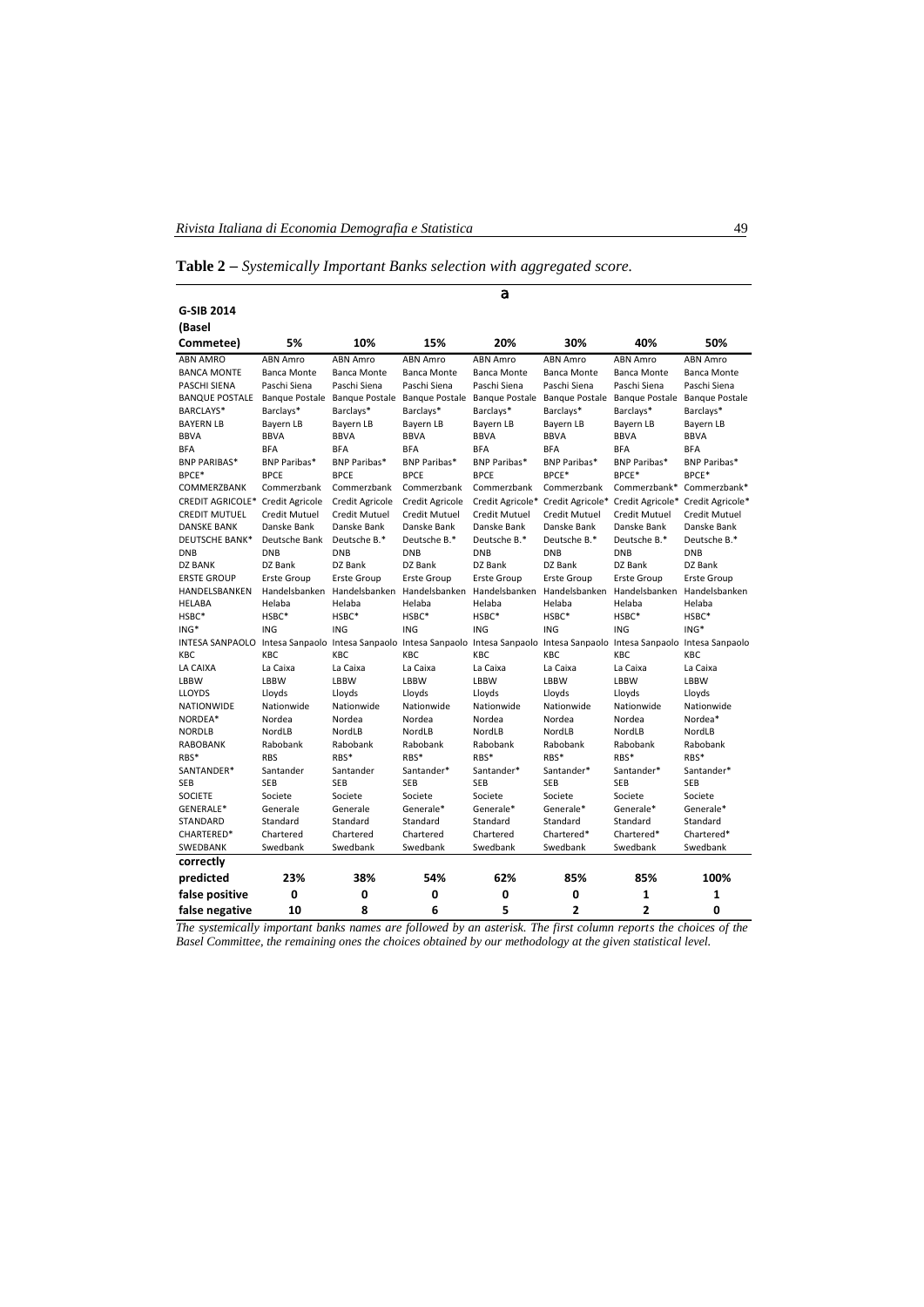**Table 3**  *Systemically Important Banks selection with a nonparametric combination of 12 indicators.* 

|                                    |                       |                       |                       | a                     |                       |                       |                       |
|------------------------------------|-----------------------|-----------------------|-----------------------|-----------------------|-----------------------|-----------------------|-----------------------|
| <b>G-SIB 2014</b>                  |                       |                       |                       |                       |                       |                       |                       |
| (Basel Cometee)                    | 5%                    | 10%                   | 15%                   | 20%                   | 30%                   | 40%                   | 50%                   |
| <b>ABN AMRO</b>                    | <b>ABN Amro</b>       | <b>ABN Amro</b>       | <b>ABN Amro</b>       | <b>ABN Amro</b>       | ABN Amro*             | ABN Amro*             | ABN Amro*             |
| <b>BANCA MONTE DEI</b>             | <b>Banca Monte</b>    | <b>Banca Monte</b>    | <b>Banca Monte</b>    | <b>Banca Monte</b>    | <b>Banca Monte</b>    | <b>Banca Monte</b>    | <b>Banca Monte</b>    |
| PASCHI DI SIENA                    | Paschi Siena          | Paschi Siena          | Paschi Siena          | Paschi Siena          | Paschi Siena          | Paschi Siena          | Paschi Siena          |
| <b>BANQUE POSTALE</b>              | <b>Banque Postale</b> | <b>Bangue Postale</b> | <b>Bangue Postale</b> | <b>Banque Postale</b> | <b>Banque Postale</b> | <b>Bangue Postale</b> | <b>Bangue Postale</b> |
| BARCLAYS*                          | Barclays*             | Barclays*             | Barclays*             | Barclays*             | Barclays*             | Barclays*             | Barclays*             |
| <b>BAYERN LB</b>                   | Bayern LB             | Bayern LB             | Bayern LB             | Bayern LB             | Bayern LB*            | Bayern LB*            | Bayern LB*            |
| <b>BBVA</b>                        | <b>BBVA</b>           | <b>BBVA</b>           | BBVA*                 | BBVA*                 | BBVA*                 | BBVA*                 | BBVA*                 |
| <b>BFA</b>                         | <b>BFA</b>            | <b>BFA</b>            | <b>BFA</b>            | <b>BFA</b>            | <b>BFA</b>            | <b>BFA</b>            | <b>BFA</b>            |
| <b>BNP PARIBAS*</b>                | BNP Paribas*          | <b>BNP Paribas*</b>   | <b>BNP Paribas*</b>   | <b>BNP Paribas*</b>   | <b>BNP Paribas*</b>   | BNP Paribas*          | <b>BNP Paribas*</b>   |
| BPCE*                              | <b>BPCE</b>           | BPCE*                 | BPCE*                 | BPCE*                 | BPCE*                 | BPCE*                 | BPCE*                 |
| COMMERZBANK                        | Commerzbank           | Commerzbank*          | Commerzbank*          | Commerzbank*          | Commerzbank*          | Commerzbank*          | Commerzbank*          |
| <b>CREDIT AGRICOLE*</b>            | Credit Agricole*      | Credit Agricole*      | Credit Agricole*      | Credit Agricole*      | Credit Agricole*      | Credit Agricole*      | Credit Agricole*      |
| <b>CREDIT MUTUEL</b>               | <b>Credit Mutuel</b>  | <b>Credit Mutuel</b>  | <b>Credit Mutuel</b>  | Credit Mutuel*        | Credit Mutuel*        | Credit Mutuel*        | Credit Mutuel*        |
| <b>DANSKE BANK</b>                 | Danske Bank           | Danske Bank           | Danske Bank           | Danske Bank           | Danske Bank*          | Danske Bank*          | Danske Bank*          |
| DEUTSCHE BANK*                     | Deutsche Bank*        | Deutsche Bank*        | Deutsche Bank*        | Deutsche Bank*        | Deutsche Bank*        | Deutsche Bank*        | Deutsche Bank*        |
| <b>DNB</b>                         | <b>DNB</b>            | <b>DNB</b>            | <b>DNB</b>            | <b>DNB</b>            | <b>DNB</b>            | $DNB*$                | $DNB*$                |
| <b>DZ BANK</b>                     | DZ Bank               | DZ Bank               | DZ Bank               | DZ Bank*              | DZ Bank*              | DZ Bank*              | DZ Bank*              |
| <b>ERSTE GROUP</b>                 | <b>Erste Group</b>    | <b>Erste Group</b>    | <b>Erste Group</b>    | <b>Erste Group</b>    | <b>Erste Group</b>    | <b>Erste Group</b>    | <b>Erste Group</b>    |
| HANDELSBANKEN                      | Handelsbanken         | Handelsbanken         | Handelsbanken         | Handelsbanken         | Handelsbanken         | Handelsbanken         | Handelsbanken*        |
| <b>HELABA</b>                      | Helaba                | Helaba                | Helaba                | Helaba                | Helaba                | Helaba*               | Helaba*               |
| HSBC*                              | HSBC*                 | HSBC*                 | HSBC*                 | HSBC*                 | HSBC*                 | HSBC*                 | HSBC*                 |
| ING*                               | ING                   | ING                   | ING*                  | $ING*$                | ING*                  | ING*                  | ING*                  |
| <b>INTESA SANPAOLO</b>             | Intesa Sanpaolo       | Intesa Sanpaolo       | Intesa Sanpaolo*      | Intesa Sanpaolo*      | Intesa Sanpaolo*      | Intesa Sanpaolo*      | Intesa Sanpaolo*      |
| KBC                                | KBC                   | KBC                   | KBC                   | KBC                   | KBC                   | KBC                   | KBC*                  |
| LA CAIXA                           | La Caixa              | La Caixa              | La Caixa              | La Caixa<br>LBBW*     | La Caixa<br>LBBW*     | La Caixa<br>LBBW*     | La Caixa<br>LBBW*     |
| LBBW                               | LBBW                  | LBBW                  | LBBW                  |                       |                       |                       |                       |
| <b>LLOYDS</b><br><b>NATIONWIDE</b> | Lloyds<br>Nationwide  | Lloyds<br>Nationwide  | Lloyds*<br>Nationwide | Lloyds*<br>Nationwide | Lloyds*<br>Nationwide | Lloyds*<br>Nationwide | Lloyds*<br>Nationwide |
| NORDEA*                            | Nordea                | Nordea                | Nordea*               | Nordea*               | Nordea*               | Nordea*               | Nordea*               |
| <b>NORDLB</b>                      | NordLB                | NordLB                | NordLB                | <b>NordLB</b>         | NordLB                | NordLB*               | NordLB*               |
| <b>RABOBANK</b>                    | Rabobank              | Rabobank              | Rabobank              | Rabobank*             | Rabobank*             | Rabobank*             | Rabobank*             |
| RBS*                               | RBS*                  | RBS*                  | RBS*                  | RBS*                  | RBS*                  | RBS*                  | RBS*                  |
| SANTANDER*                         | Santander*            | Santander*            | Santander*            | Santander*            | Santander*            | Santander*            | Santander*            |
| <b>SEB</b>                         | <b>SEB</b>            | <b>SEB</b>            | <b>SEB</b>            | <b>SEB</b>            | SEB*                  | $SFR*$                | SEB*                  |
|                                    | Societe               | Societe               | Societe               | Societe               | Societe               | Societe               | Societe               |
| SOCIETE GENERALE*                  | Generale*             | Generale*             | Generale*             | Generale*             | Generale*             | Generale*             | Generale*             |
| <b>STANDARD</b>                    | Standard              | Standard              | Standard              | Standard              | Standard              | Standard              | Standard              |
| CHARTERED*                         | Chartered             | Chartered*            | Chartered*            | Chartered*            | Chartered*            | Chartered*            | Chartered*            |
| SWEDBANK                           | Swedbank              | Swedbank              | Swedbank              | Swedbank              | Swedbank              | Swedbank              | Swedbank              |
| correctly predicted                | 69%                   | 85%                   | 100%                  | 100%                  | 100%                  | 100%                  | 100%                  |
| false positive                     | 0                     | 1                     | 4                     | 8                     | 12                    | 15                    | 17                    |
| false negative                     | 4                     | $\overline{2}$        | 0                     | 0                     | 0                     | 0                     | 0                     |

*The systemically important banks names are followed by an asterisk. The first column reports the choices of the Basel Committee, the remaining ones the choices obtained by our methodology at the given statistical level.*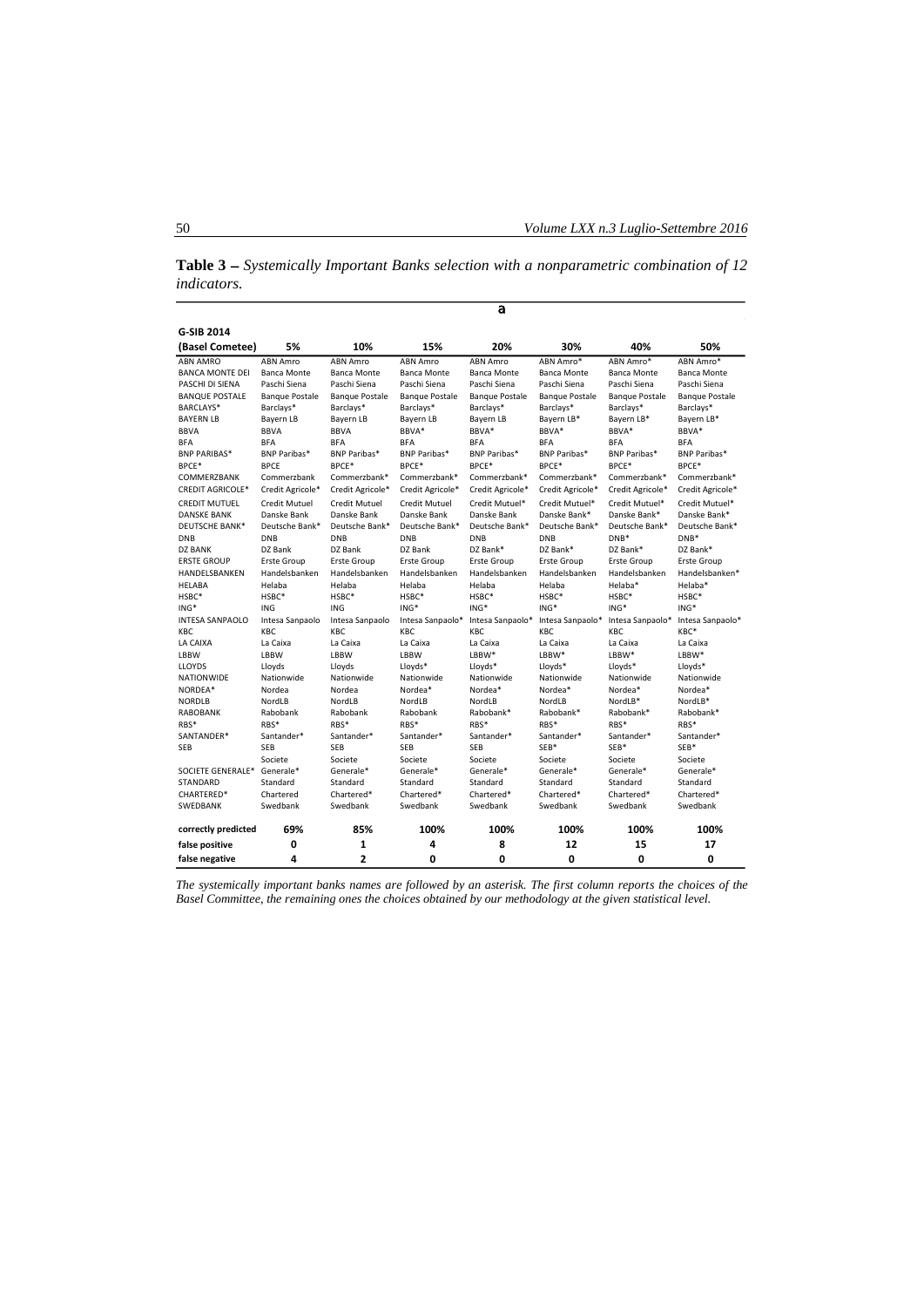# **References**

- BARTH J.R., BRUMMER C., LI T., NOLLE D.E. 2014. Systemically important banks in the post-crisis era: The Global Response, and Responses Around the Globe for 135 Countries, In BERGER A. N., MOLYNEUX P., and WILSON J. O. S. (Eds) *The Oxford Handbook of Banking*, Oxford, Oxford University Press.
- BANK FOR INTERNATIONAL SETTLEMENT. 2013. Global systemically important banks: updated assessment methodology and the higher loss absorbency requirement. *Available at http://www.bis.org/publ/ bcbs255.pdf*.
- BANK FOR INTERNATIONAL SETTLEMENT. 2014. The G-SIB assessment methodology' score calculation. *Available at http: //www.bis.org/publ/d296.pdf*.
- BONGINI P., NIERI L., PELAGATTI M. 2015. The importance of being systemically important financial institutions. *Journal of Banking & Finance*, Vol. 50, pp. 562–574.
- FINANCIAL STABILITY BOARD. 2010. Reducing the moral hazard posed by systemically important financial institutions. *Available at http://www.fsb.org/wpcontent/uploads/r\_101111a.pdf*.
- IWANICZ-DROZDOWSKA, M. 2014. Global systemically important banks–how to identify and regulate them? Journal of Economics and Management, 18, 146- 158.
- PESARIN F, SALMASO L. 2010. *Permutation tests for complex data: theory, applications and software.* West Sussex, John Wiley & Sons.